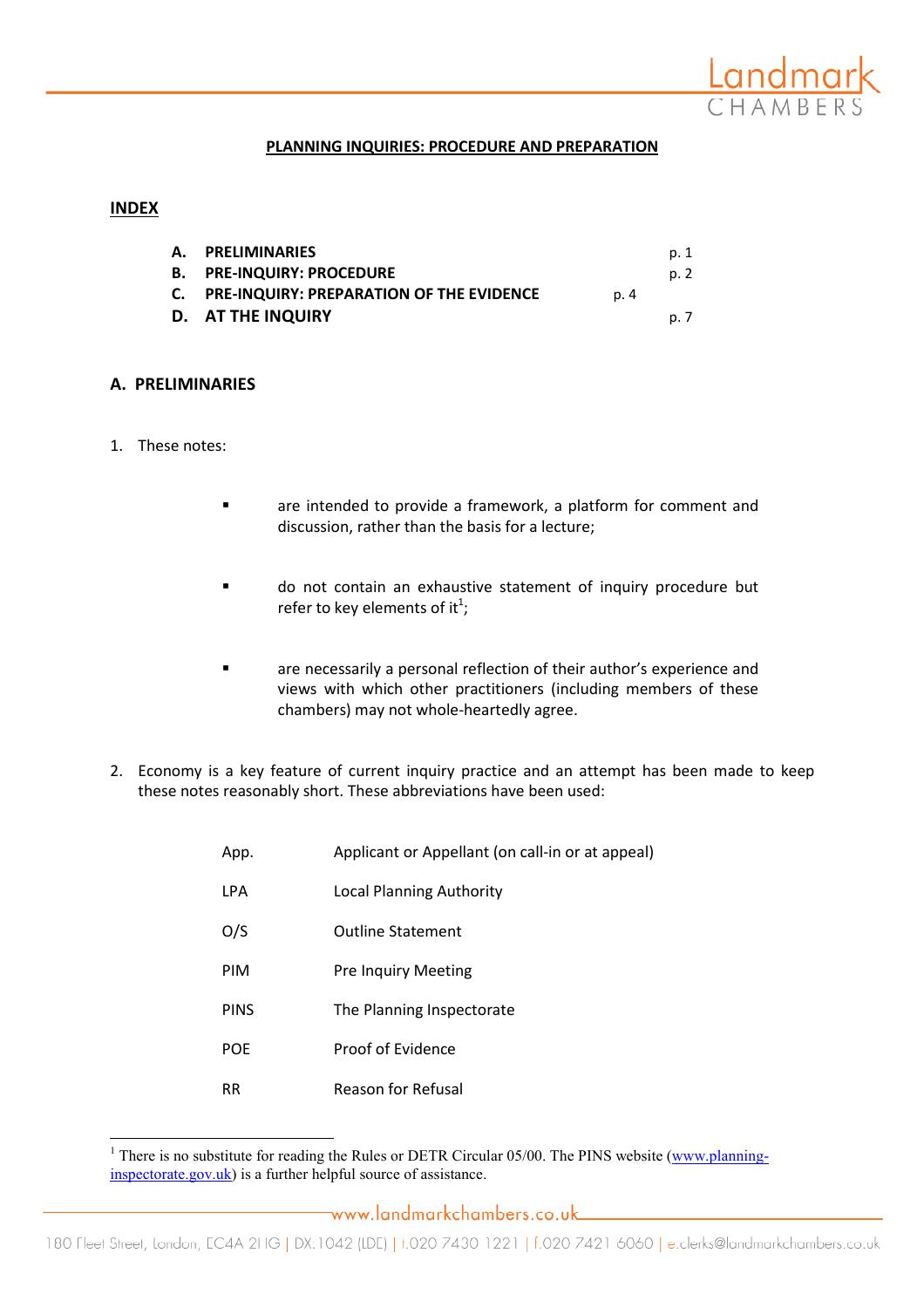

| The Rules | The Town and Country Planning                     |
|-----------|---------------------------------------------------|
|           | (Inquiries Procedure)(England) Rules 2000 SI 1624 |
| S/C       | Statement of Case or Rule 6 Statement             |
| S/D       | <b>Start Date</b>                                 |
| SOCG      | Statement of Common Ground                        |
| SOS       | Secretary of State                                |

References in square brackets are to the Rules.

## B. PRE-INQUIRY: PROCEDURE

- 3. The Rules implement an overhaul of inquiry procedure. They provide a framework within which it is sought to maximise pre-inquiry disclosure and agreement and to secure the efficient use of inquiry time. But no two cases are the same and it is important to emphasise the inspector's discretion to make such procedural directions as he considers appropriate both before and at the inquiry.
- 4. Commencing from the S/D (when PINS notify the App. and LPA that he has received the documentation necessary to entertain the case), a series of stages can be identified:

# Stage 1 (within 2 weeks of the S/D)

5. The LPA provides to PINS a completed questionnaire giving them the essential background to the case and PINS elicit the views of any statutory party who has made representations to the LPA  $[4]$ .

# Stage 2 (within 16 weeks of the S/D)

- 6. A PIM will be held if necessary if the inquiry is expected to last less than 8 days or unless unnecessary if it is expected to last 8 days or more [5]. It follows that Stage 2 is optional. Notification of a PIM will trigger provision by the App. and LPA of an O/S. There is a discretion to hold further PIMs as appropriate – whether a PIM has been triggered by Rule 5 or not [7].
- 7. The O/S procedure has 2 functions: to provide advance warning of the participants' arguments and to provide the information required by the inspector to structure and programme the

www.landmarkchambers.co.uk.....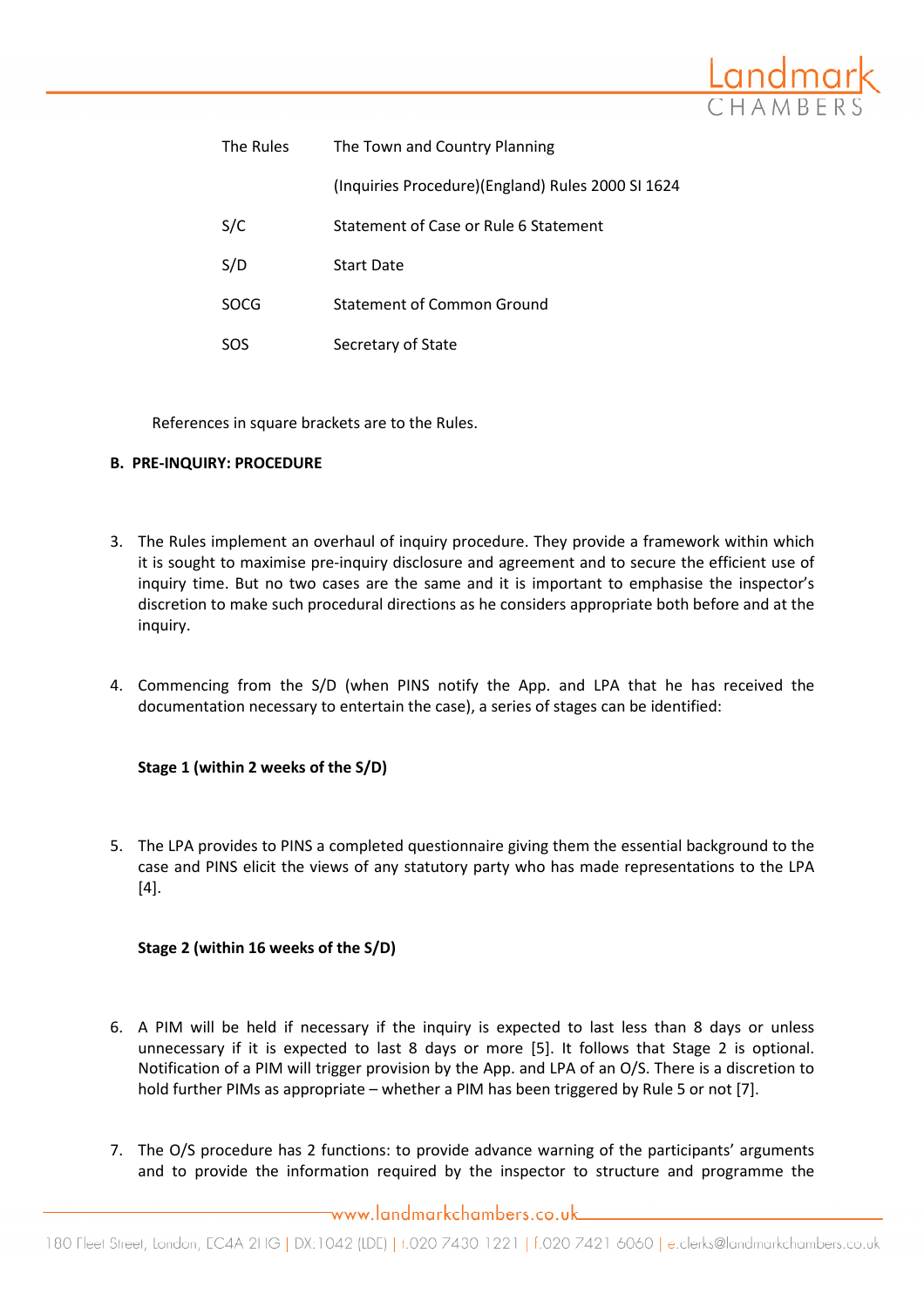

inquiry. To these ends, an O/S should contain: the general lines of the case (identifying how they relate to matters identified by the SOS as those upon which he would particularly wish to be informed), a time estimate, a list of likely witnesses and an indication of those to be crossexamined, and a list of special studies taken into account or being prepared<sup>2</sup>.

- 8. A PIM is public and procedural. It is held by the inspector due to conduct the inquiry to enable him to make procedural directions ahead of the inquiry. The inspector will provide an agenda identifying the issues he wishes to consider. Each party should attend the PIM having considered what directions they would wish to see made and its ability to comply with the directions it can anticipate. Directions commonly made concern (for example)<sup>3</sup>:
	- i. service by Third Parties of S/Cs and disclosure of their POEs;
	- ii. core or inquiry documents;
	- iii. document and proof labelling and numbering;
	- iv. the discussion and agreement of material;
	- v. arrangements for disclosure of evidence generally (when? how? how many copies?);
	- vi. the 'batting order';
	- vii. time estimates and a timetable.

The PIM should be followed by a written note of the inspector's directions. The inspector' note should include a timetable [8] (these have become a prominent feature of all inquiries regardless of length).

### Stage 3 (within 6 weeks of S/D or 4 weeks of PIM)

9. The LPA is to provide its S/C to PINS for onward transmission and the App. is to reciprocate 2 weeks later [6]. These are full statements of the case that each party intends to promote at inquiry, accompanied by a list of any document to which they intend to refer or put in evidence.

l 2 See Circ. 05/00 Annex 4 paras. 18-20.

<sup>3</sup> See Circ. 05/00 Annex 4 paras. 21-24.

www.landmarkchambers.co.uk.....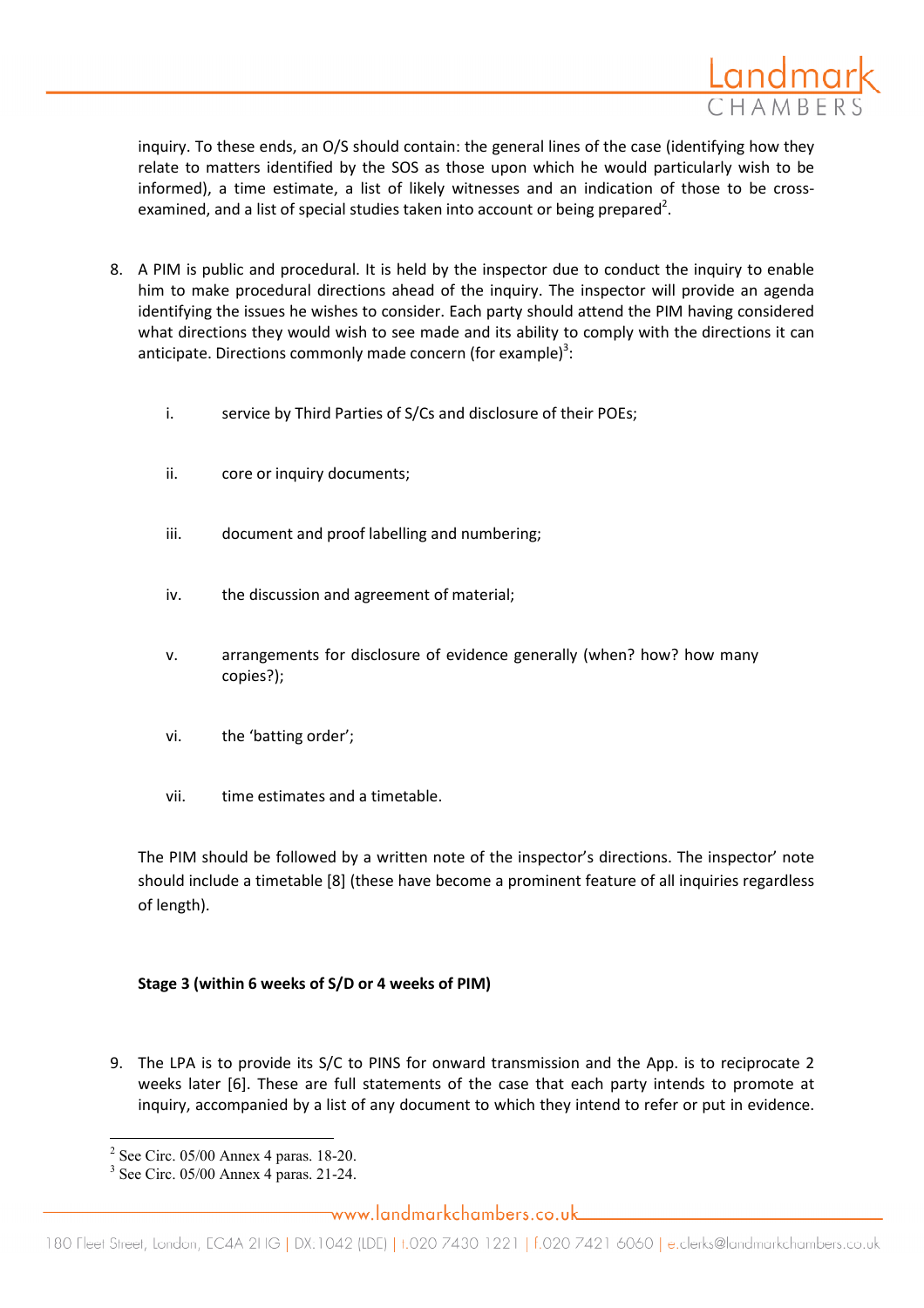

The inspector may require further information if he considers that that provided is inadequate. The App. and LPA may comment on each other's S/C within 9 weeks of the S/D.

10. The S/C is an important staging post. It should be 'full' (to avoid the risk of an adjournment) without commitment to specifics that the party responsible for it is not confident of being able to maintain at inquiry (to avoid what may be damaging reversals at a later date). The document list is sometimes the most important part of the statement. It should be complete but – bearing in mind the potential requirement to provide copies (whole documents or extracts) – not indiscriminate. It must be established that the team has access to copies of each of the listed documents. The right to comment on another party's S/C is rarely exercised.

### Stage 4 (not less than 4 weeks before the inquiry)

11. Notice of the date, time and place of the inquiry is to be given to all entitled to appear and a series of detailed publicity requirements are to be complied with [10].

### Stage 5 (4 weeks before the inquiry)

- 12. POEs should be with PINS 4 weeks before the inquiry. PINS should distribute them to other parties [13]. A SOCG between the App. and LPA is to be sent to PINS [14]. Each POE is to be accompanied by a summary unless it contains <1500 words<sup>4</sup>.
- 13. The substance and format of POEs and summaries are considered below. The importance of summaries should not be underestimated; they may be all that the inspector has been able to read before the inquiry. SOCGs commonly – but need not - take the form of statements of those (less-contentious) elements of the App.'s POEs accepted by the LPA.
- 14. The demands of proof preparation commonly mean that summaries and SOCGs emerge after the formal delivery of proofs. Where this happens it should always be appreciated that a - more or less significant - risk is being run of problems at the outset of the inquiry. The likelihood of problems is increased by PIN's persistent refusal to accept (and therefore forward to inspectors) material submitted after the date for submission provided by the Regulations. The principal parties can mitigate these problems by mutual exchange.

### C. PRE-INQUIRY: PREPARATION OF THE EVIDENCE

l

<sup>&</sup>lt;sup>4</sup> NB this note contains around 3,750 words.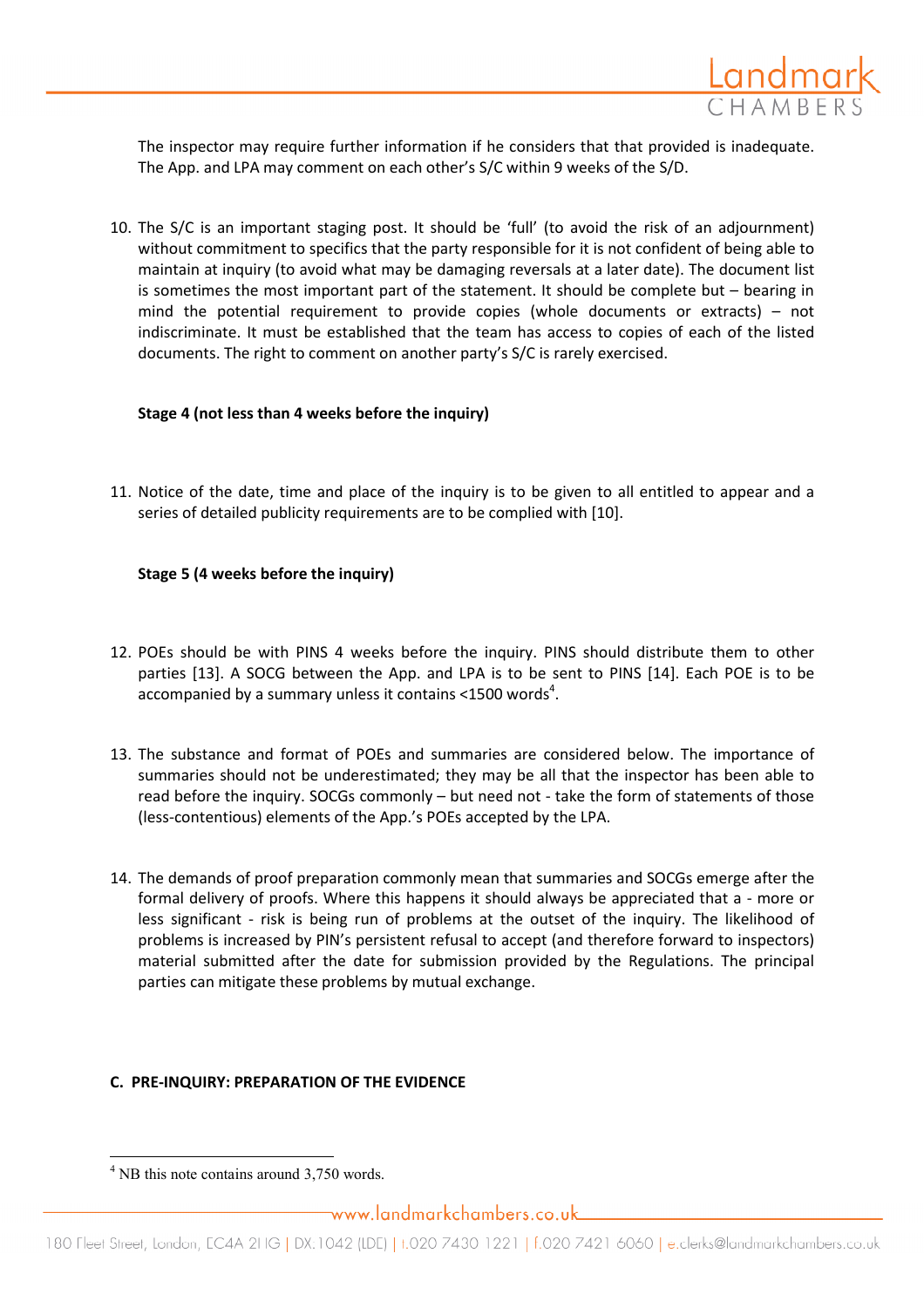

- 14. Decisions should have been made at an early stage about the evidence that needs to be produced or held in reserve and the team of witnesses that should be brought together to present it. The advocate is responsible for ensuring that the POEs brought together are adequate in terms of their scope, clear and consistent (internally and one with another). The earlier he is able to participate in decisions about the evidence, the better. He should certainly be involved before the S/C is submitted and maybe – depending on the weight of the subject matter - before the appeal has been submitted.
- 15. A series of consultations, conferences and meetings of experts should be arranged at appropriate intervals (eg pre PIM, pre S/C, post S/C, post receipt of the other side's POEs) to enable preparation of the case to be advanced. A firm grip needs to be retained on the practicalities: who is doing what, by when, with whom, and how many copies are they producing?
- 16. In the light of both parties' obligations pursuant to the Rules, it is sensible assuming that time permits – to consider what areas of evidence might be agreed in one or more SOCG between the App. and the LPA (eg Site Description, Planning History, list of relevant policies or policy documents, population, traffic flows, noise levels, levels of expenditure etc). Agreement on issues will enable evidence to be prepared on a common basis and reduce the volume of evidence to be produced.
- 17. In similar vein, a list of core documentation may be agreed. This should enable a common referencing system to be adopted and reduce the volume of appendices. All documents of any kind should be identifiable by a discrete reference in the top right hand corner attributed to it before its submission to the inquiry.
- 18. POEs should be clearly structured and presented. They should<sup>5</sup>:
	- i. be clear and complete;

l

- ii. start with an index, a personal introduction and a statement of the scope of the evidence given (it should identify the RR(s) to which it relates, it should if the SOS has issued a statement of issues about which he wishes to be informed - identify the issue(s) to which it relates, and - if it is intended to respond to specific objections - it should identify them);
- iii. end with a clear conclusions section;

<sup>&</sup>lt;sup>5</sup> See Better Presentation of Evidence in Chief Guidance on www.planning -inspectorate.gov.uk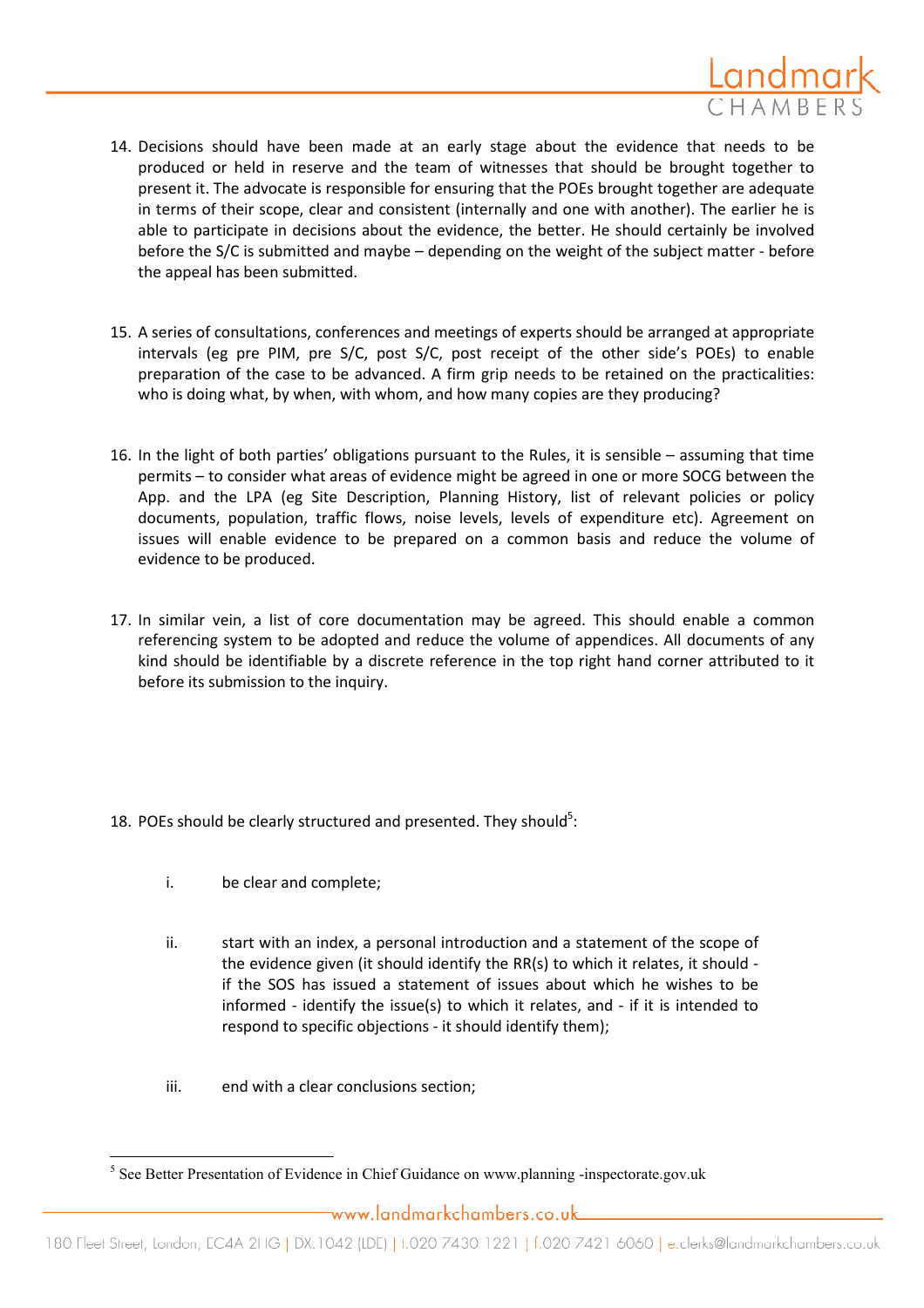

- iv. be printed in double spacing with an adequate (note-taking) margin (check whether the inspector prefers double- or single-sided printing);
- v. be paginated and contain numbered paragraphs and clear crossreferences (inc. page & paragraph numbers) to appendices or other documents;
- vi. be no longer than necessary, avoiding repetition and verbosity;
- vii. be prepared having regard to likely lines of cross-examination; and
- viii. avoid unnecessary recitation of material (eg policy or technical matter) with which the inspector should sensibly to taken to be familiar or that is to be made available to him in other forms (whether in appendices or core documents).
- 19. POEs should be accompanied by a bundle of appendices. This should be kept to a minimum and contain no more than those materials necessary to a proper understanding of the POE. Documents or extracts already included within the list of core or inquiry documents should not be duplicated. The appendices should:
	- i. start with an index;
	- ii. be separately bound and separated from each other by dividers;
	- iii. be at A4 size or foldable to A4;
	- iv. be paginated;
	- v. (in the case of extracts) be accompanied by an indication of the identity and date of the source with titles and headings placing the extract within the source; and
	- vi. be highlighted or sidelined to identify the particular point to which the inspector's attention is being drawn.
- 20. It may be that plans or maps should be reduced and incorporated within an A3 size brochure provided it is flexible enough to be folded to A4. It may also be preferred to put together a composite bundle to which more than one witness refers.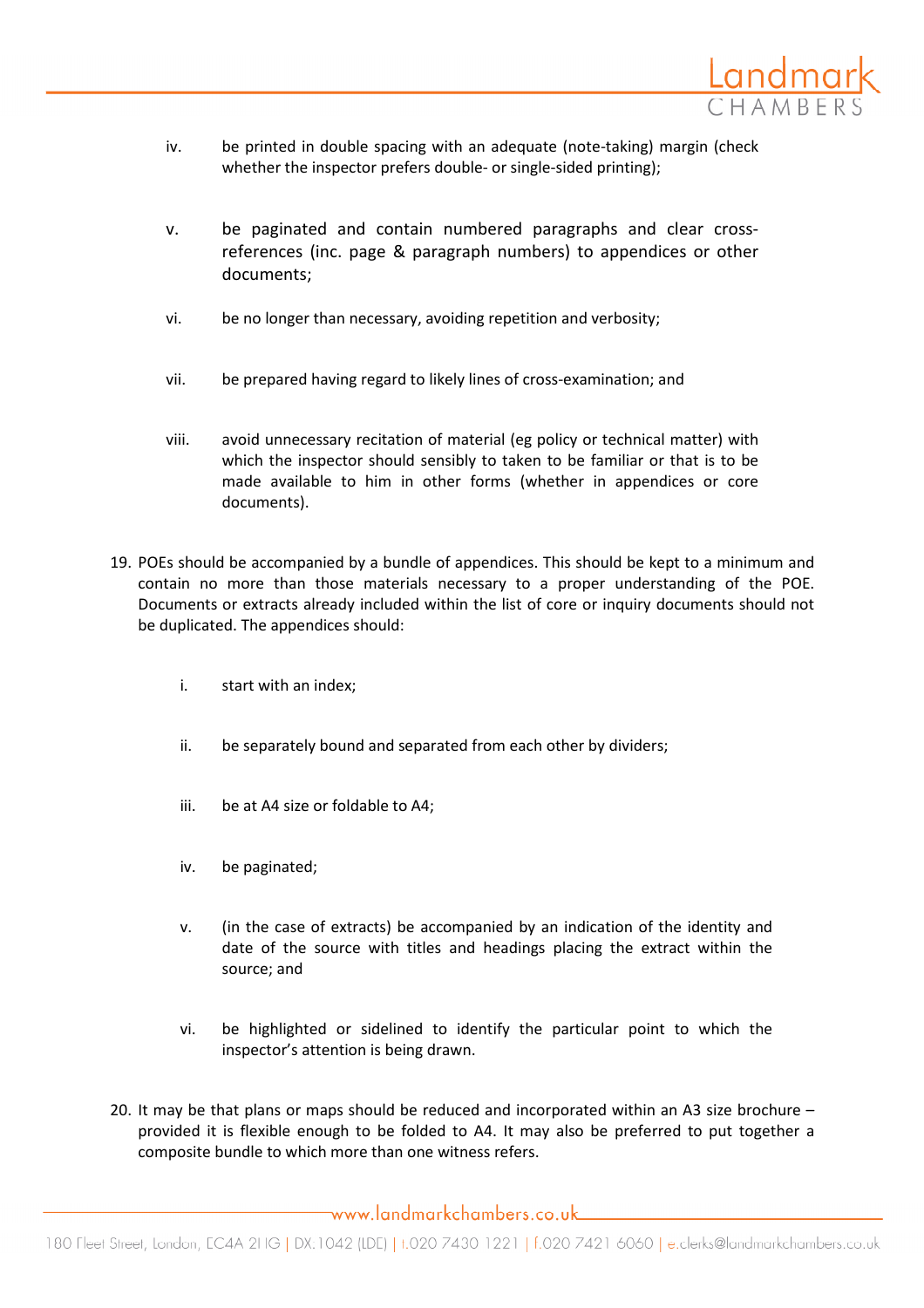

- 21. Tables, plans, photos, glossaries, conclusions, summaries, supplementaries/rebuttals, electronic copies and discarded material each merit particular comment:
	- i. Tables are a helpful way of communicating data. Their format and content needs to be considered for accuracy and clarity. It is important to decide on their location; all in the appendices with summaries or the more significant tables copied into the text is a convenient format;
	- ii. The true scale should be shown on each plan or it should be marked 'not to scale';
	- iii. Photos should be individually numbered, the date and time on which they were taken identified, the focal length of the lens stated and an OS plan produced showing the viewpoints from which each was taken;
	- iv. The need for clarity (inquiries are public) may require a glossary of technical expressions;
	- v. The conclusions section should not introduce new material. 'Summary and Conclusions' sections are routinely used to satisfy the requirement to provide a summary. But bear in mind that it is important to establish that the text has in fact done both jobs;
	- vi. Each summary proof should be a faithful reflection in short form of the main POE (same sequence, headings and corresponding text);
	- vii. Although the rules are silent about Supplementary or Rebuttal POEs, they are a key feature of many inquiries. Each party will upon exchange consider the other's POEs and it may be decided that points raised by the other side are most effectively dealt with by the submission of evidence in response rather than cross-examination. If so, a Supplementary or Rebuttal POE will be necessary addressing the points at issue. This should be focussed (with specific cross-reference – but without detailed rehearsal or repetition - to the evidence being rebutted). The temptation to re-state evidence already given should be resisted. It will furthermore be necessary to give reasonable notice of any further evidence to the other side (what is reasonable in this context depending on all the circumstances);
	- viii. In addition to hard copies, the inspector may require electronic versions of POEs and other documents to be submitted in a format that he is likely to specify; and

\_www.landmarkchambers.co.uk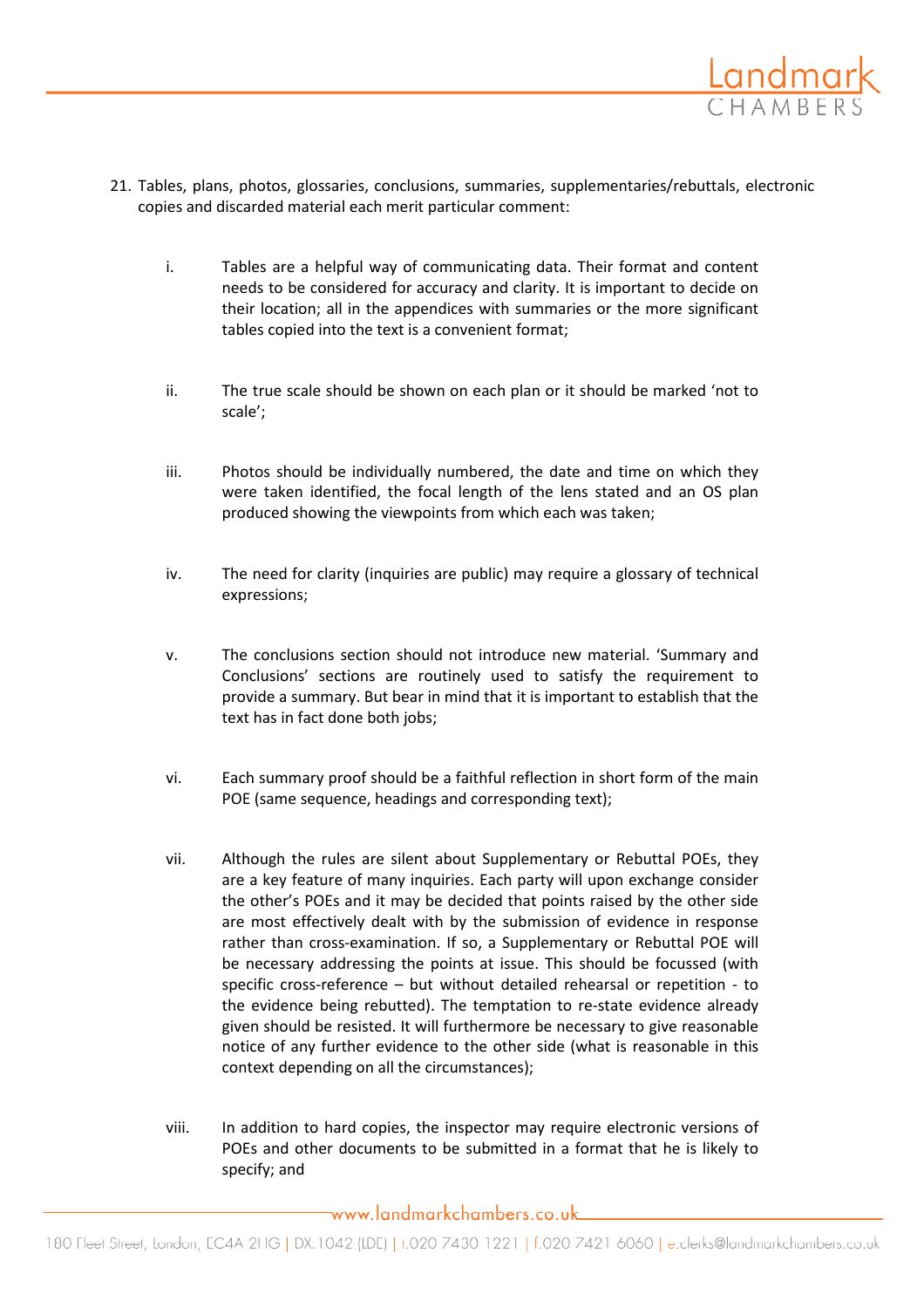

ix. The final POEs will contain the evidence that it is thought appropriate to parade. There will inevitably be discarded material. A system for its storage should be set up  $-$  just in case.

## D. AT THE INQUIRY

- 22. The inquiry will commence with a formal opening. The inspector will (not necessarily in this order):
	- i. identify himself and confirm the subject-matter before him;
	- ii. take the names of all those (starting with the App. and the LPA) who wish to speak at the inquiry and note their witnesses (best done by submission of written appearances);
	- iii. confirm the status of the application and drawings before him;
	- iv. take time estimates and discuss timetabling;
	- v. verify that the principal parties have received each other's POEs satisfactorily and may ask for spares to be distributed to third parties;
	- vi. investigate the existence of a SOCG (if not submitted with the POEs);
	- vii. usually confirm that he has made an informal visit to the site and viewed it from a public vantage point but will make a formal accompanied site visit during or following the inquiry; and
	- viii. identify what he considers to be the principal issues and invite any comment on them [15] (immediate comment is unlikely).
- 23. The single most substantial change introduced by the Rules is the requirement that subject to the inspector's determination otherwise – the LPA should lead its evidence first. This is that it should focus the inquiry on the harm claimed to be caused by the proposed development. The App., however, retains the right of final reply [15].

 $\neg$ www.landmarkchambers.co.uk $\Box$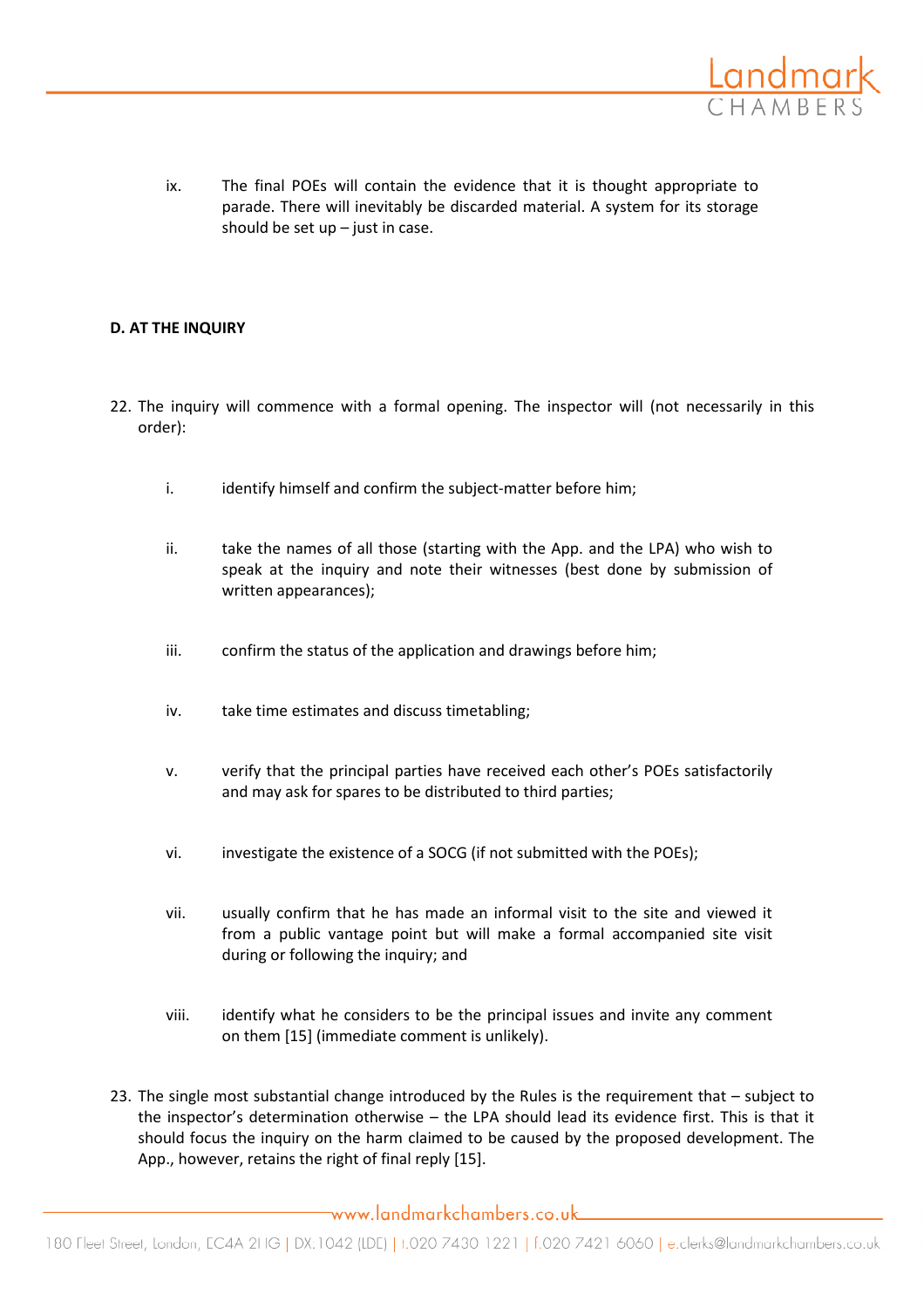

24. Important points to bear in mind throughout the inquiry include:

- i. the advocate has a duty to the Tribunal and may not mislead it<sup>6</sup>;
- ii. the inspector is seeking to take a note of proceedings and everything you do should be sensitive to that fact;
- iii. the Rules provide the inspector with the power to curtail the hearing of evidence, cross-examination or any other matter that he considers irrelevant or repetitious. No experienced advocate would consciously be either; and
- iv. the recently introduced practice whereby advocates remain seated when 'questioning or otherwise conversing' with any witness<sup>7</sup>.

# Opening Statement

25. What is required is a brief outline only of the case to be put, preferably in writing.

# Evidence in Chief

- 26. The witness reads the summary alone though the main POE is to be treated as tendered in evidence and it is towards the main POE that cross-examination should be directed (but look for differences of emphasis or substance between them).
- 27. It is common to ask a witness to comment on specific points arising after he has read his summary. In the LPAs case, this may arise – for example – from the inspector's identification of the main issues or a simple factual error in the App.'s evidence. There is more scope for this to occur with the App.'s witnesses since points may have arisen during the LPA's case in respect of which it may be helpful for the inspector to have a note of the witness's comment.

# Cross-Examination

l <sup>6</sup> For a fuller summary of the role and duties of an advocate see the article by Alice Robinson published as Good Practice Guide No.19 in the Planning Inspectorate Journal (No. 25) (Summer 2002) on www.planninginspectorate.gov.uk.

<sup>&</sup>lt;sup>7</sup> See The Conduct of Inquiries on  $\frac{www}{ww}$  planning-inspectorate.gov.uk.

www.landmarkchambers.co.uk....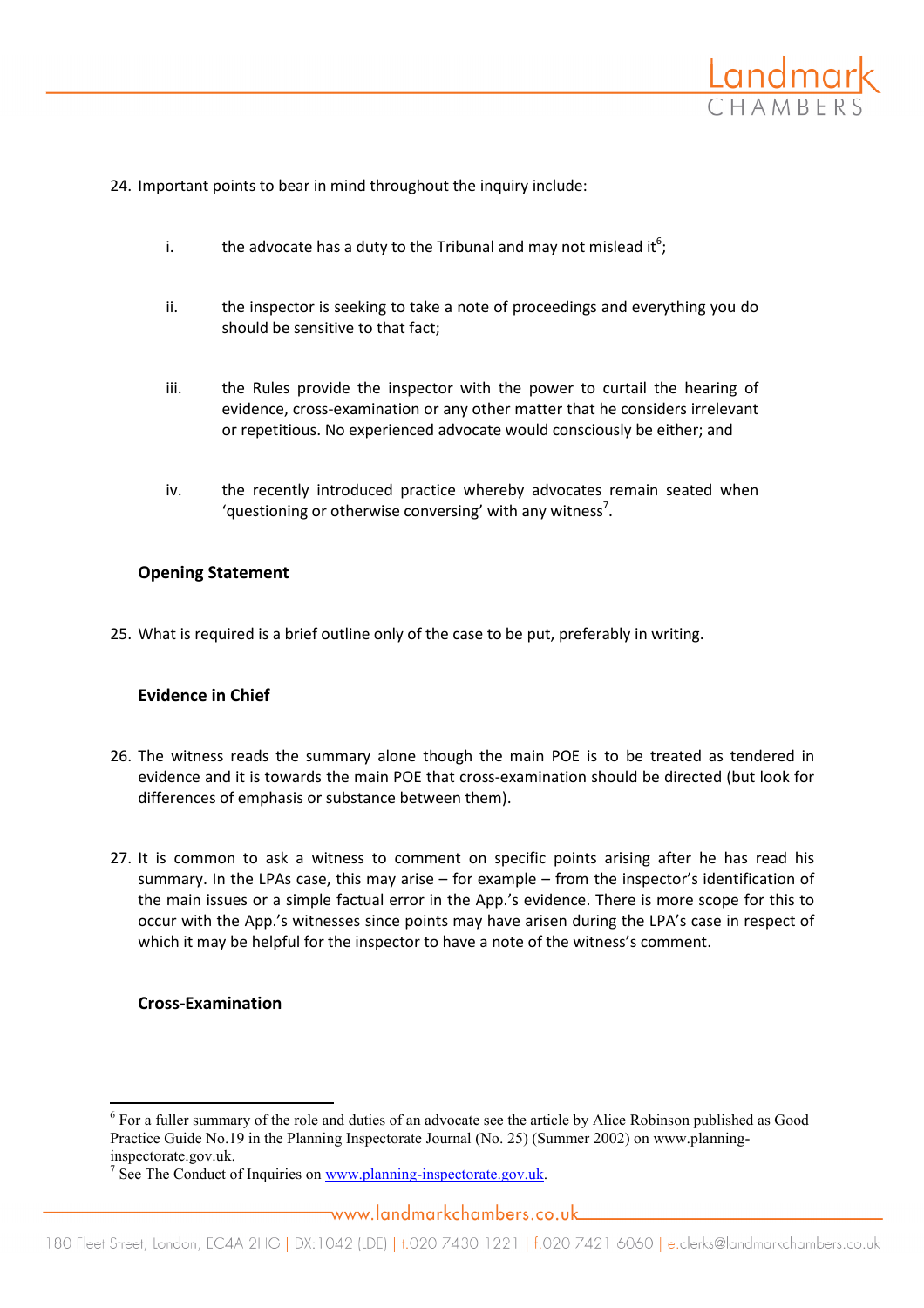

- 28. Cross-examination is first and foremost a process of probing the witness's own POE. There is no magic formula or blueprint<sup>8</sup>. There should be limited scope for dispute about matters of fact at a public inquiry where debate is likely to focus on differences of opinion between experts. It is necessary in this context to take a balanced view of what can realistically be achieved.
- 29. Cross-examination should have been thoroughly planned and prepared in advance. It should concentrate on identifying the main issues for the inspector and examining what the witness will agree that would tend to assist their determination favourably to the advocate's client. The likely lines of questioning need to be garnered from/discussed with your own expert and structured into a logical sequence of closed questions to which the answers are known. Traipsing page by page through the witness's POE is unattractive and not a serious option.
- 30. Questions should be:
	- i. necessary;
	- ii. focussed or targeted and direct;
	- iii. structured in a manner that suits the advocate:
	- iv. clear, precise and persistent; and
	- v. courteous.

l

- 31. In terms of subject matter, it may be that questions should be put on the basis (for example) that:
	- i. the issues neutrally put can be identified and agreed for the inspector;
	- ii. it is apparent that the witness has overlooked some relevant material (ie been selective);
	- iii. he has not provided evidence to support an opinion expressed;
	- iv. he has misunderstood the material relied upon;

www.landmarkchambers.co.uk\_\_

 $8$  For a fuller discussion of the benefits and purpose of cross-examination see the article by Lionel Read QC at (1997) JPEL 24.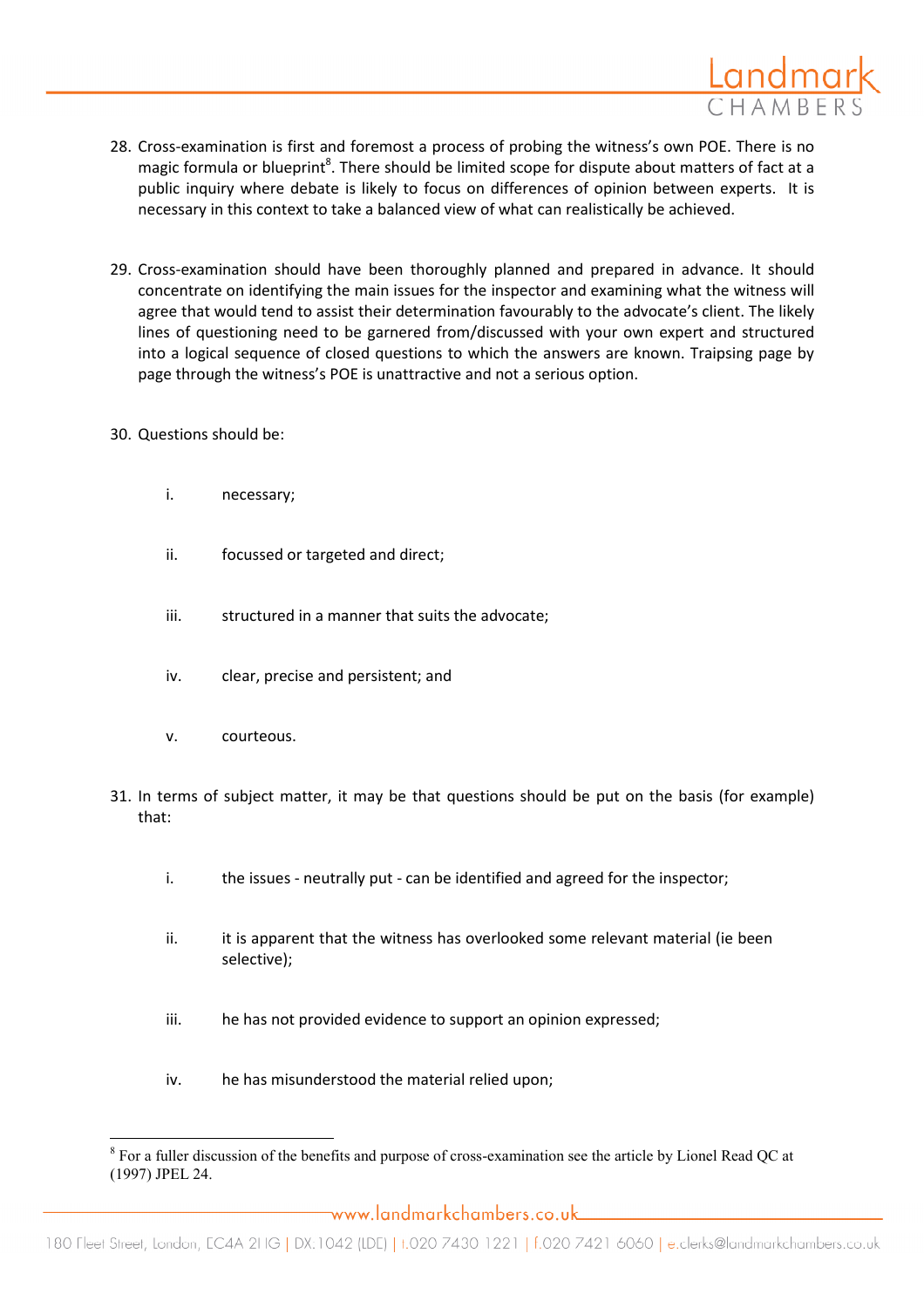

- v. points unhelpful to his case and implicit in the POE can be brought out and their significance be agreed;
- vi. adoption of an alternative, credible factual assumption would be agreed to point to a different conclusion; or
- vii. the POE betrays a lack of balance or objectivity.
- 32. Witnesses should have a clear appreciation of the areas of their evidence that are likely to attract the cross-examiner's attention and how they intend to respond in problem areas. POEs are commonly marked up with useful cross-references. Under cross-examination itself, witnesses should:
	- i. go into Purdah (see below) once evidence in chief has been completed;
	- ii. listen to each question put;
	- iii. make sure that they understand the question and ask for it to be repeated or clarified if they do not;
	- iv. answer it honestly and fairly, calmly and courteously;
	- v. offer to provide later or in writing an answer unknown or forgotten in the heat of the moment;
	- vi. decline to answer questions beyond their field of expertise;
	- vii. address answers to the inspector, for whose benefit the evidence is given.

The evidence is the witness's and to ensure that it is (and is seen) not to be contaminated by contributions from members of his team, a witness should not speak to other team members (ie should go into Purdah) once under cross-examination until the process of giving evidence has been completed.

# Re-Examination

33. Re-examination is the process by which an advocate – by asking questions that do not suggest what the answer to them should be, ie do not lead – may seek to give his own witness the

www.landmarkchambers.co.uk\_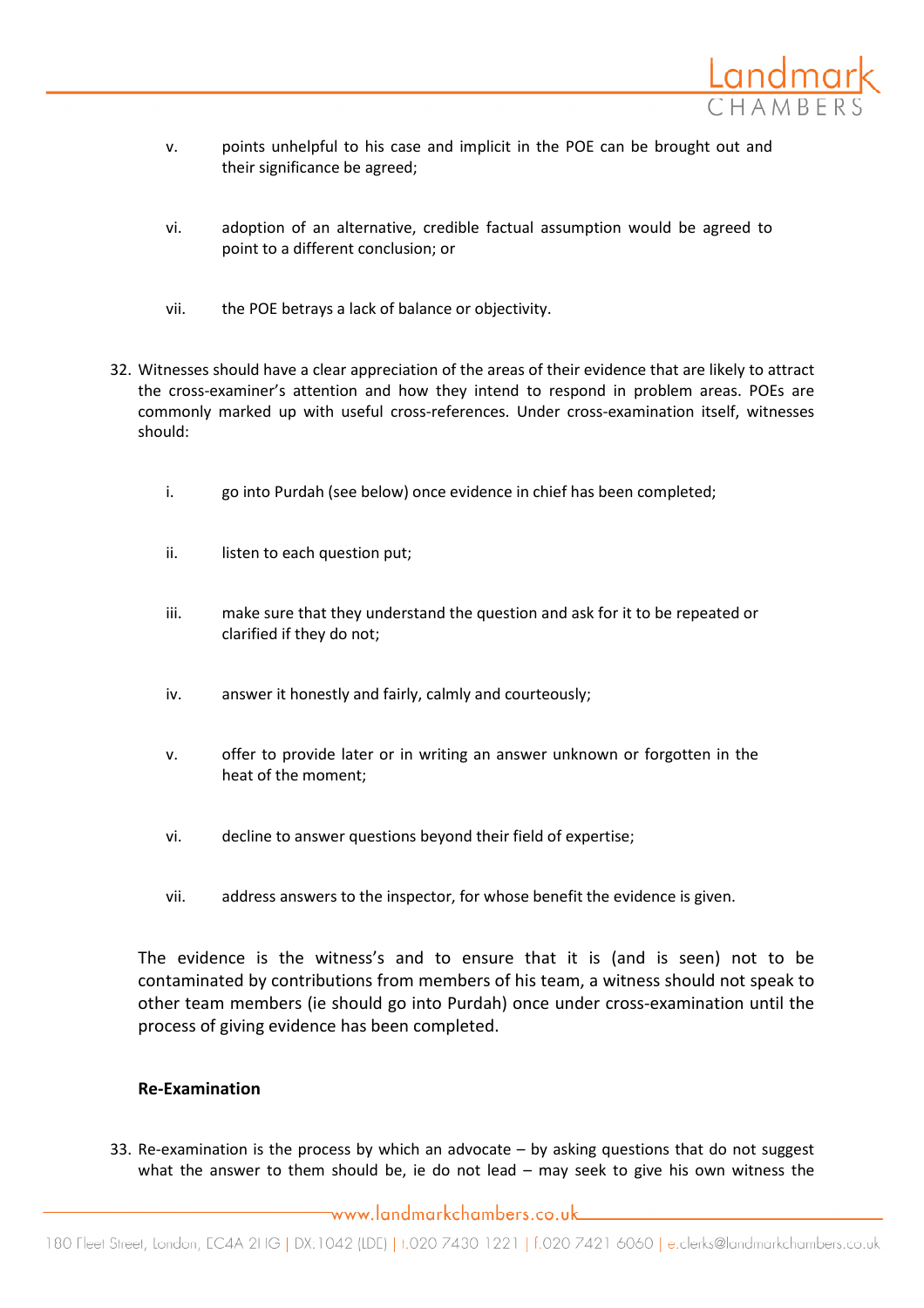

opportunity to repair some damage done in cross-examination. It is a testing exercise for advocate and witness and is generally best approached on a 'do minimum' basis.

## Inspector's Questions

34. It is vitally important to note carefully the terms of the questions that may matter most – the inspector's. They may give important clues about what the inspector considers to be important or his current thinking on some area of the case.

# **Objectors**

35. Cross-examination of lay objectors will infrequently assist the inspector in his task of reaching a recommendation or decision and is generally to be resisted. Exceptions that sometimes arise are: where a factual error has been made, questions about the nature and extent of the membership of an amenity society and its consideration of an application, and questions about how a petition has been collected or its terms or how letters of objection have been elicited (the unfortunate canvassing letter).

# Conditions, Obligations and the Site Visit

- 36. The LPA should provide with its evidence a schedule of the conditions that it would wish to see imposed on any consent. These should have been discussed by the App. and LPA together by that point in the inquiry when the inspector seeks both principal parties' views on them in terms both of their substance and form<sup>9</sup>.
- 37. There is much to be said for starting the inquiry with an advanced draft of any Obligation so that points arising may be taken on board. The inspector should receive any completed Planning Obligation – whether unilateral or an agreement – before the close of the inquiry. It is frequently the case that some formalities are outstanding, in which case the inspector will set a timetable for its submission to PINS.
- 38. Whether immediately prior to or following closing submissions the inspector will finalise arrangements for an accompanied visit of the appeal site/premises. He will want to know who is going from each side, to decide where/when they should meet and how they will get to the site/premises. It is sensible to keep numbers to a minimum.

l  $9^9$  The inspector will be concerned to probe compliance with Circular 11/95.